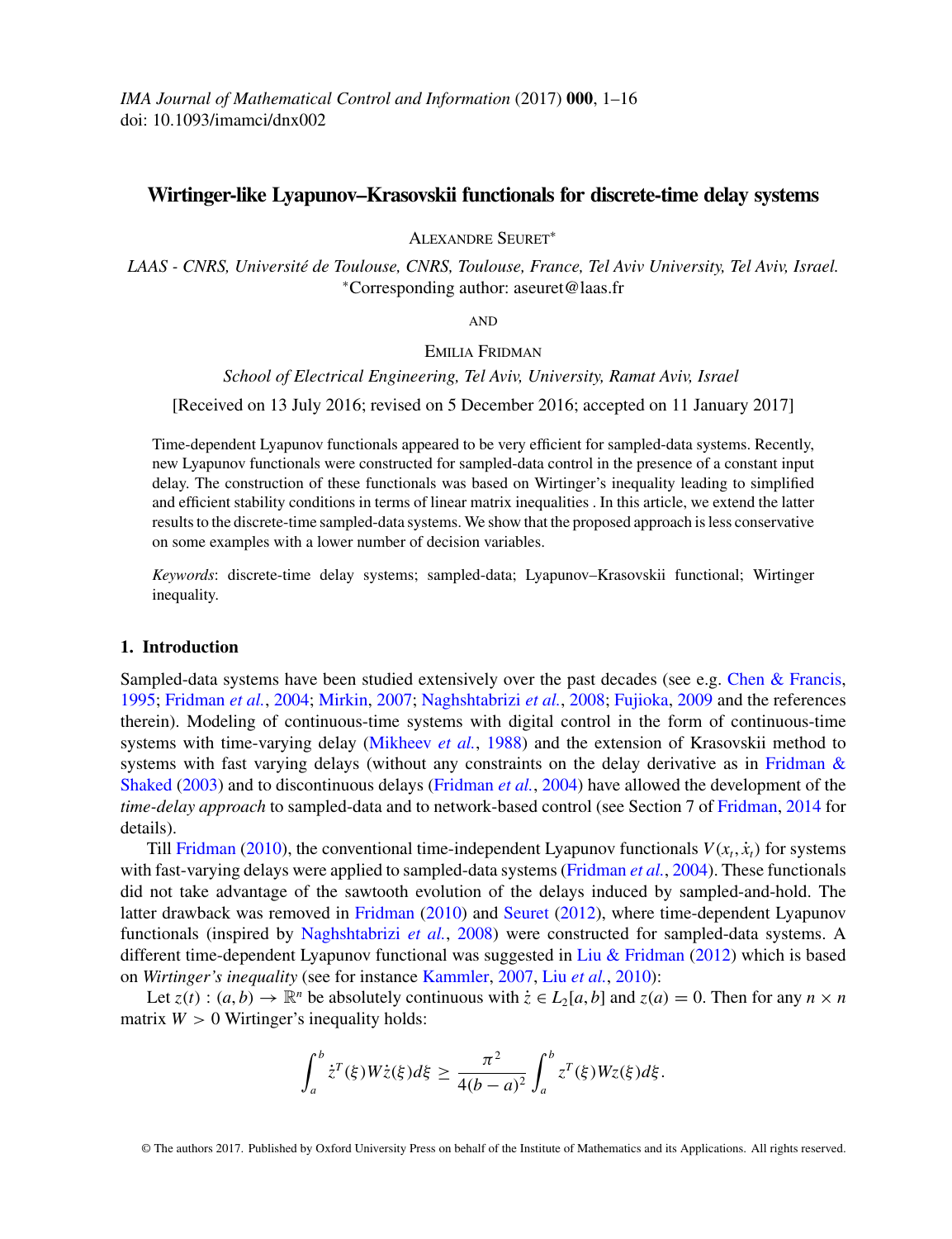<span id="page-1-0"></span>The Wirtinger-based linear matrix inequality (LMI) is a single LMI with fewer decision variables than the LMIs of [Fridman](#page-15-0) [\(2010](#page-15-0)) and [Seuret](#page-15-0) [\(2012](#page-15-0)). More important, differently from the Lyapunov functionals of [Fridman](#page-15-0) [\(2010](#page-15-0)) and [Seuret](#page-15-0) [\(2012](#page-15-0)), the extension of the Wirtinger-based Lyapunov functionals to a more general sampled-data system in the presence of a constant input/output delay leads to efficient stability conditions (see e.g. [Liu & Fridman,](#page-15-0) [2012\)](#page-15-0).

In this article, we aim at extending the results of Liu  $&$  Fridman [\(2012](#page-15-0)) to discrete-time sampled-data systems. Unlike the continuous-time case, the discrete-time formulation has surprisingly attracted only few attention in the literature even if the formulation represents an efficient way to model the dynamics of discrete-time systems subject to control packet losses. The problem of packet losses indeed appears in many applications of networked control systems (see for instance [Hespanha](#page-15-0) *et al.*, [2007](#page-15-0), [Zampieri](#page-15-0), [2008](#page-15-0). As in the continuous-time case, the Wirtinger-based Lyapunov functionals essentially reduce the numerical complexity of the resulting LMIs leading in some examples to less restrictive conditions. Similarly to the continuous-time case, discrete-time sampled-data can be seen as a discrete-time system subject [to a particular time-varying delay, for which there exist many stability conditions \(see e.g.](#page-15-0) Gao & Chen, [2007](#page-15-0), [Shao & Han,](#page-15-0) [2011,](#page-15-0) [Liu & Zhang](#page-15-0), [2012](#page-15-0)). However, such approaches do not account accurately the particularities of the sawtooth delay.

In the continuous-time case, the analysis of this class of functionals is made possible by considering that the functionals do not grow at the sampling instants. A translation of such analysis in the discrete-time framework is not easy and requires a dedicated analysis.

The article is organized as follows. Section 2 describes the problem formulation. Section 3 shows some preliminary summation inequalities including a Wirtinger's and Jensen's inequality as well as a recent summation inequality that includes the Jensen's inequality as a consequence. This last inequality is the counter part of the Wirtinger-based inequality provided in [Seuret & Gouaisbaut](#page-15-0) [\(2013\)](#page-15-0). Section 4 presents the main results on the stability analysis of discrete-time sampled-data systems. Section 6 shows the efficiency of the proposed method on some examples. Finally Section 7 draws some conclusions.

**Notations:** Throughout the article,  $\mathbb{Z}(\mathbb{N})$  denotes the set of (positive) integers,  $\mathbb{R}^n$  the *n*-dimensional Euclidean space with vector norm  $|\cdot|$ ,  $\mathbb{R}^{n \times m}$  the set of all  $n \times m$  real matrices. For any symmetric matrix  $P \in \mathbb{R}^{n \times n}$ , the notation  $P > 0$  (or  $P < 0$ ) means that *P* is positive (or negative) definite. The set  $\mathbb{S}_n^+$  refers to the set of symmetric positive definite matrices. For any matrices *A*, *B* in  $\mathbb{R}^{n \times n}$ , the notation  $diag(A, B)$ denotes the block diagonal matrix  $\begin{bmatrix} A & 0 \\ * & B \end{bmatrix}$ . For any square matrix, He(*A*) stands for  $A + A^T$ . Along the paper, for any real number  $a < b$ , the notation  $[a, b]_{\mathbb{Z}}$  denotes  $[a, b] \cap \mathbb{Z}$ . The same notations will also hold for open intervals.

### **2. Problem formulation**

Consider a linear discrete-time time-delay system of the form:

$$
\begin{cases} x(t+1) = Ax(t) + A_d x(t_k - h) & \forall k \in [k_i, k_{i+1})_{\mathbb{Z}} \\ x(\theta) = x_0(\theta) & \forall \theta \in [-h, 0], \end{cases}
$$
 (2.1)

where  $x(t) \in \mathbb{R}^n$  is the state vector,  $x_0$  is the initial condition and  $A, A_d \in \mathbb{R}^{n \times n}$  are constant matrices. The delay  $h \in \mathbb{N}$  is assumed to be constant and known and the sequence of integers  $\{t_k\}_{k\in\mathbb{N}} \subset \mathbb{N}$  satisfies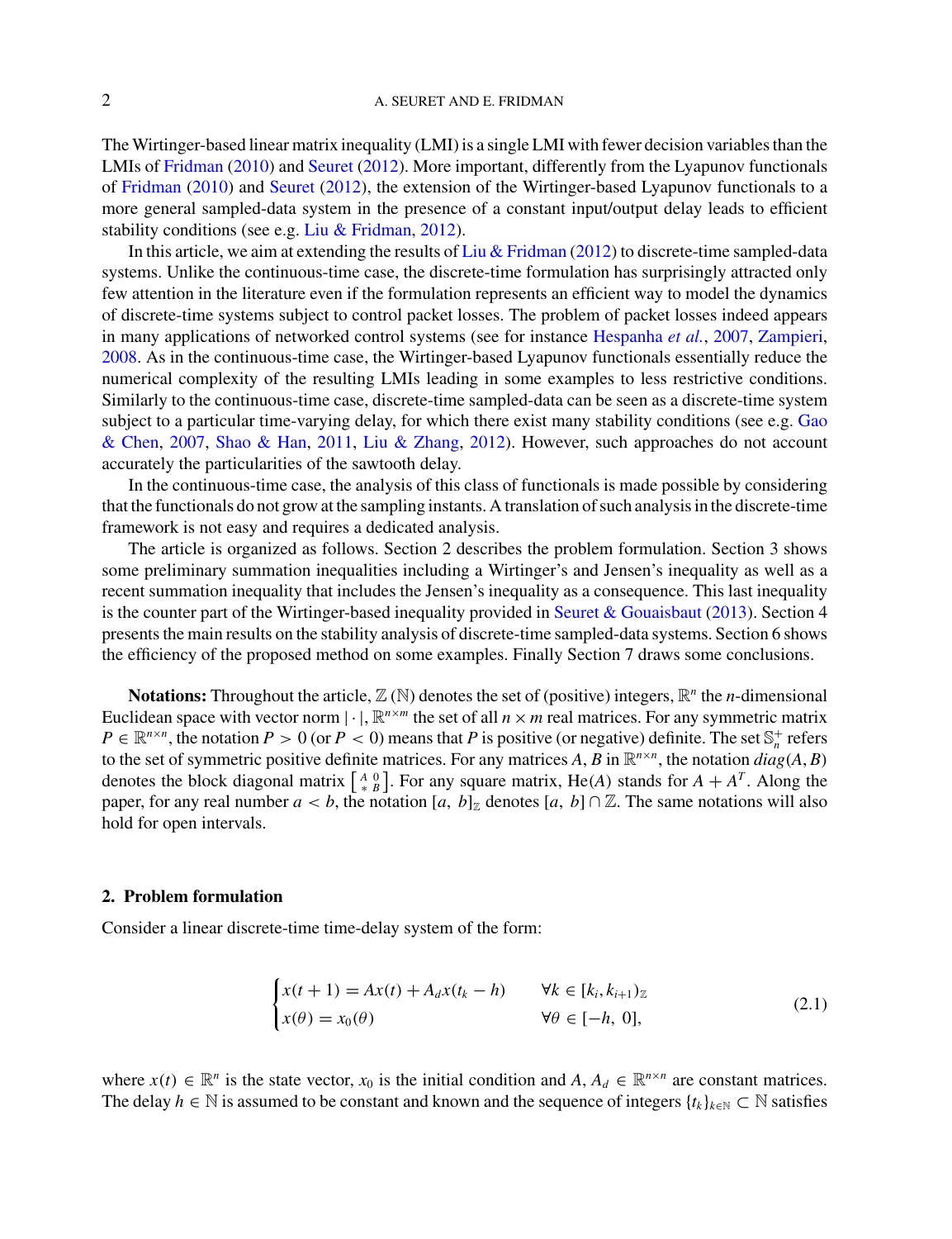$$
\forall k \in \mathbb{N} \quad t_{k+1} - t_k \in [1, T_{max}]_{\mathbb{Z}},
$$
  

$$
\lim_{k \to +\infty} t_k = +\infty.
$$
 (2.2)

<span id="page-2-0"></span>Following the principles of the input delay approach for discrete-time systems, we can define an input delay function  $\tau$  given by

$$
\tau(t) = t - t_k, \quad \forall t \in [t_k, t_{k+1})_{\mathbb{Z}},
$$
\n
$$
\tau(t+1) = \begin{cases}\n\tau(t) + 1 & \text{if } t < t_{k+1} \\
0 & \text{if } t = t_{k+1}.\n\end{cases}
$$
\n(2.3)

The system [\(2.1\)](#page-1-0) can then be rewritten as a discrete-time system subject to a time-varying delay. The delay function can be seen as the discrete-time version of the sawtooth delay function considered in [Fridman](#page-15-0) *et al.* [\(2004\)](#page-15-0) for continuous-time sampled-data systems.

$$
\begin{cases} x(t+1) = Ax(t) + A_d x(t - h - \tau(t)) & \forall t \in [t_k, t_{k+1})_{\mathbb{Z}} \\ x(\theta) = x_0(\theta), \ \forall \theta \in [-h, \ 0]_{\mathbb{Z}}, \end{cases} \tag{2.4}
$$

where the delay *h* is constant and where the sampling delay  $\tau(t)$  is given in (2.3). In this article, we aim at providing stability conditions for this peculiar class of systems using a method based on discontinuous Lyapunov functionals. This article can be seen as the discrete-time counterpart of the recent article (Liu & Fridman, [2012\)](#page-15-0). To this end, we will provide a stability analysis of such class of systems, where novel Wirtinger-based terms are added to 'nominal' Lyapunov functionals for the stability analysis of the discrete-time systems with the constant delay *h*.

### **3. Preliminaries on summation inequalities**

#### 3.1. *Discrete-time Wirtinger inequality*

Wirtinger inequalities are integral inequalities issued from the Fourier analysis. The continuous-time versions of this inequality have already shown their potential for the stability analysis of partial differential equation [\(Fridman & Orlov](#page-15-0), [2009](#page-15-0)), sampled-data systems [\(Liu & Fridman](#page-15-0), [2012](#page-15-0)) or time-delay systems [\(Seuret & Gouaisbaut,](#page-15-0) [2013](#page-15-0)). In this article, we aim at showing that this class of inequalities also serves for the stability analysis of discrete-time systems. Indeed a discrete-time version of these inequalities have been extended to the discrete-time framework. It is stated in the following lemma taken from [Ky Fan](#page-15-0) *et al.* [\(1955\)](#page-15-0).

LEMMA 3.1 For a given  $N \in \mathbb{N}_{>0}$ , consider a sequence of *N* real scalars  $x_0, x_1, \ldots, x_N$  such that  $x_0 = 0$ . Then, the following inequality holds

$$
\sum_{i=0}^{N-1} (x_i - x_{i+1})^2 \ge \lambda_N^2 \sum_{i=0}^{N-1} x_i^2,
$$
\n(3.1)

where  $\lambda_N = 2\sin(\pi/(2(2N + 1))).$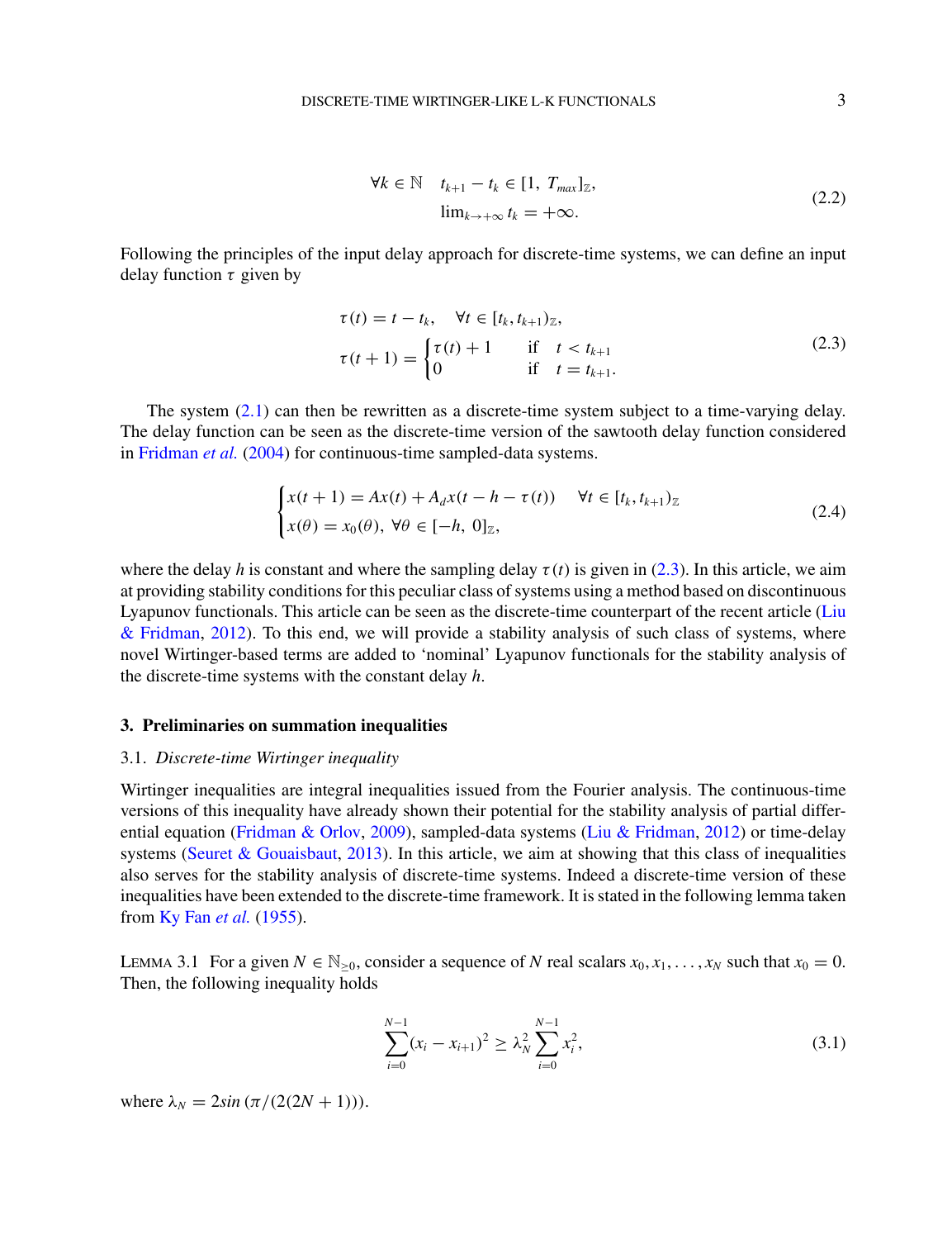<span id="page-3-0"></span>A straightforward corollary of this lemma is provided for *n*-dimensional sequences *z* and is stated below.

COROLLARY 3.1 For a given  $N \in \mathbb{N}_{>0}$ , consider a sequence of *N* real *n*-dimensional vectors  $z_0, z_2, \ldots, z_N$ such that  $z_0 = 0$ . Then, the following inequality holds, for any symmetric positive definite matrix  $W \in \mathbb{S}^n_+$ .

$$
\sum_{i=0}^{N-1} (z_i - z_{i+1})^T W (z_i - z_{i+1}) \geq \lambda_N^2 \sum_{i=0}^{N-1} z_i^T W z_i,
$$
\n(3.2)

where  $\lambda_N = 2\sin(\pi/(2(2N + 1))).$ 

*Proof.* Since  $W > 0$ , there exists an orthogonal matrix  $U = \begin{bmatrix} U_1^T & U_2^T & \dots & U_n^T \end{bmatrix}^T$  and a positive definite diagonal matrix  $\Delta = diag(\Delta_1, \Delta_2, ... \Delta_n)$  such that  $W = U^T \Delta U$ . It holds

$$
\lambda_N^2 \sum_{i=0}^{N-1} z_i^T W z_i = \lambda_N^2 \sum_{i=0}^{N-1} \sum_{j=1}^n (U_j z_i)^T \Delta_j (U_j z_i)
$$
  
= 
$$
\sum_{j=1}^n \Delta_j \lambda_N^2 \sum_{i=0}^{N-1} (U_j z_i)^2.
$$
 (3.3)

Following the same procedure, we also have

$$
\sum_{i=0}^{N-1} (z_i - z_{i+1})^T W (z_i - z_{i+1}) = \sum_{j=1}^n \Delta_j \sum_{i=0}^{N-1} (U_j (z_i - z_{i+1}))^2.
$$
 (3.4)

Since the vector  $z_0 = 0$ , the scalar  $U_i z_0$  is zero for all  $j = 1, \ldots, n$ . Hence the Wirtinger inequality in Lemma [3.1](#page-2-0) ensures that

$$
\sum_{i=0}^{N-1} (U_j(z_i - z_{i+1}))^2 \geq \lambda_N^2 \sum_{i=0}^{N-1} (U_j z_i)^2, \quad j = 1, \ldots, n.
$$

Finally computing the sum over  $j = 1, \ldots, n$  of the previous inequality weighted by  $\Delta_j$  leads to

$$
\sum_{j=1}^n \Delta_j \sum_{i=0}^{N-1} (U_j (z_i - z_{i+1}))^2 \geq \sum_{j=1}^n \Delta_j \lambda_N^2 \sum_{i=0}^{N-1} (U_j z_i)^2
$$

which is equivalent to  $(3.2)$  thanks to  $(3.3)$  and  $(3.4)$ .

## 3.2. *Summation inequalities*

In this section, two summation inequalities are recalled. The first one is the Jensen inequality and is stated here.

 $\Box$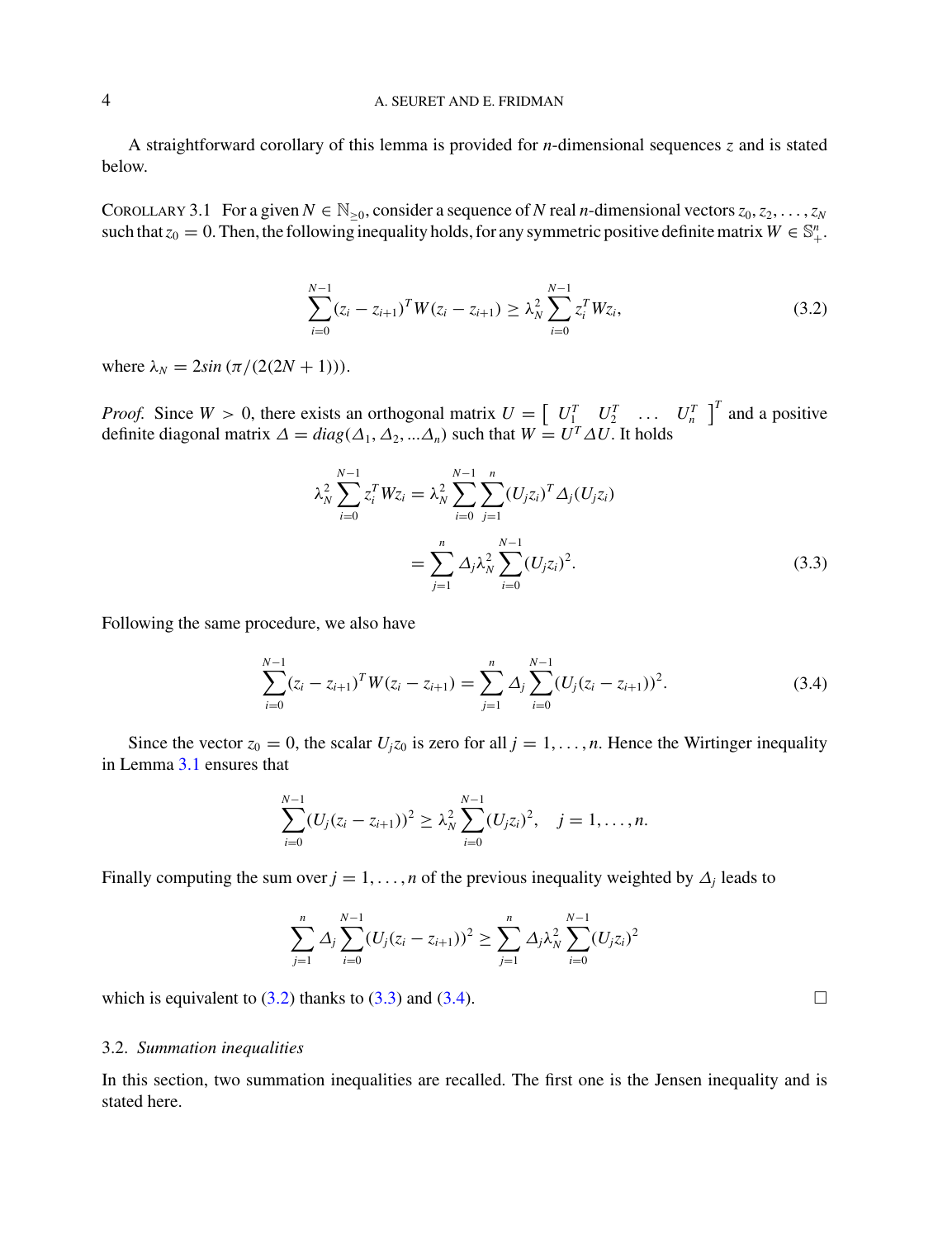<span id="page-4-0"></span>LEMMA 3.2 For a given symmetric positive definite matrix  $Z \in \mathbb{S}_{+}^{n}$ , any sequence of discrete-time variable *x* in  $[-h, 0]_{\mathbb{Z}} \to \mathbb{R}^{n}$ , where  $h \geq 1$ , the following inequality holds:

$$
\sum_{i=-h+1}^{0} y^T(i) Z y(i) \ge \frac{1}{h} \Theta_0^T Z \Theta_0,
$$
\n(3.5)

where  $y(i) = x(i) - x(i-1)$  and  $\Theta_0 = x(0) - x(-h)$ .

The second lemma is a recent inequality proposed in [Seuret](#page-15-0) *et al.* [\(2015](#page-15-0)) that extends the Wirtinger-based integral inequality (see [Seuret & Gouaisbaut](#page-15-0), [2013](#page-15-0)) to the discrete-time case.

LEMMA 3.3 For a given symmetric positive definite matrix  $Z \in \mathbb{S}_{+}^{n}$ , any sequence of discrete-time variable *x* in  $[-h, 0]_{\mathbb{Z}} \to \mathbb{R}^{n}$ , where  $h \geq 1$ , the inequality

$$
\sum_{i=-h+1}^{0} y^{T}(i) Z y(i) \geq \frac{1}{h} \left[ \begin{array}{c} \Theta_{0} \\ \Theta_{1} \end{array} \right]^{T} \left[ \begin{array}{cc} Z & 0 \\ 0 & 3 \left( \frac{h+1}{h-1} \right) Z \end{array} \right] \left[ \begin{array}{c} \Theta_{0} \\ \Theta_{1} \end{array} \right]
$$
(3.6)

holds where

$$
y(i) = x(i) - x(i - 1),
$$
  
\n
$$
\Theta_0 = x(0) - x(-h),
$$
  
\n
$$
\Theta_1 = x(0) + x(-h) - \frac{2}{h+1} \sum_{i=-h}^{0} x(i).
$$

*Proof.* The proof is provided in [Seuret](#page-15-0) *et al.* [\(2015](#page-15-0)) and is therefore omitted.  $\Box$ 

REMARK 3.1 The inequality provided in Lemma 3.3 implies

$$
\sum_{i=-h+1}^{0} y^T(i) Z y(i) \geq \frac{1}{h} \Theta_0^T Z \Theta_0,
$$

which is exactly the Jensen summation inequality. Therefore, Lemma 3.3 is less conservative than the celebrated Jensen inequality since a positive quantity is added in the right-hand side of the inequalities.

## **4. Stability analysis**

## 4.1. *Wirtinger-based functional*

In this section, we aim at proposing a new functional to deal with the discrete-time sampled-data system [\(2.4\)](#page-2-0) by an appropriate use of the discrete time Wirtinger inequality resumed in Lemma [3.1.](#page-3-0) This contribution is proposed in the following lemma.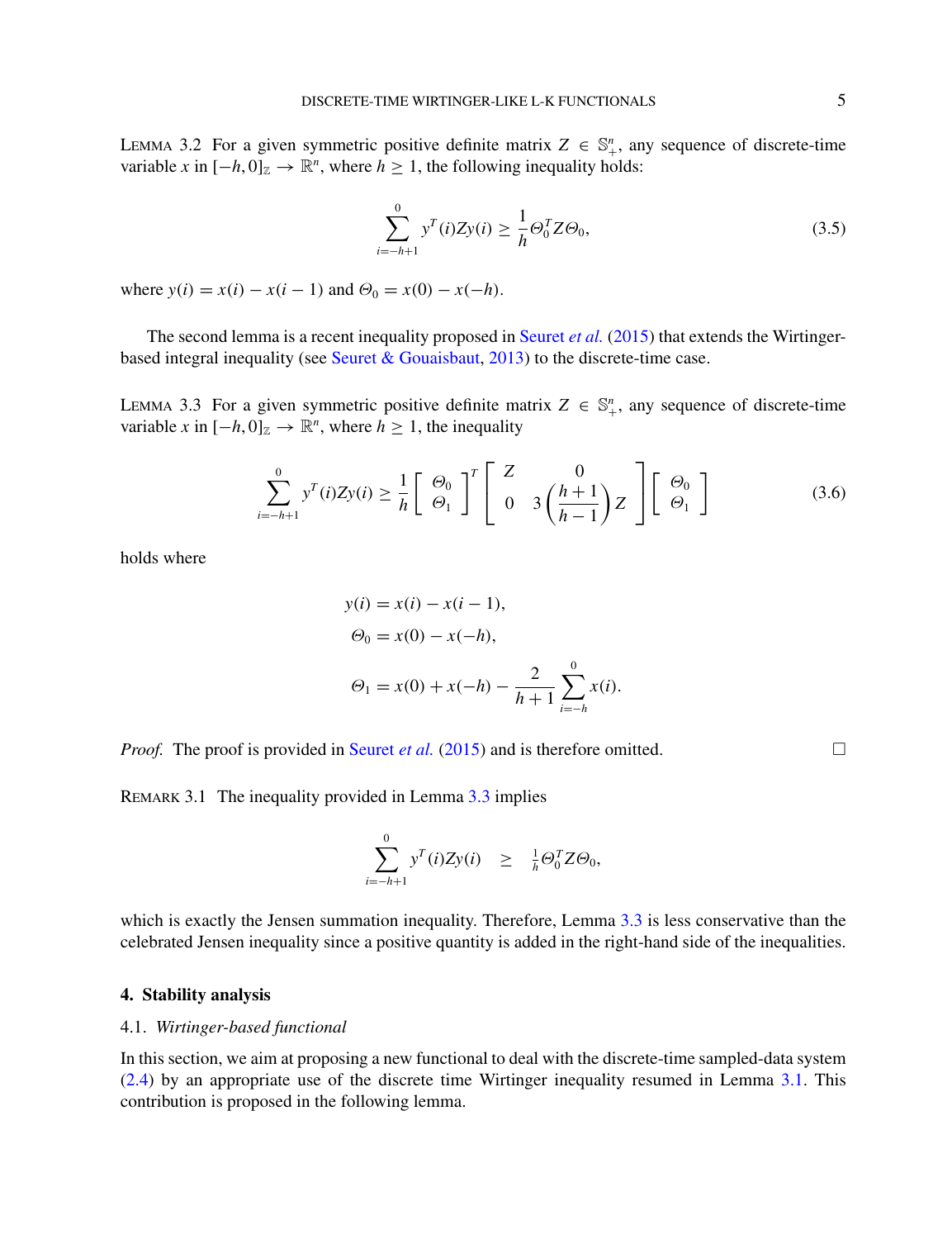<span id="page-5-0"></span>LEMMA 4.1 Consider the following Lyapunov functional, for a given matrix  $W \in \mathbb{S}^n_+$ , a given  $k \in \mathbb{N}$ and for all  $t \in [t_k, t_{k+1})_{\mathbb{Z}}$ 

$$
V_W(x_t) = \sum_{i=t_k - h}^{t-1} y^T(i) W y(i) - \lambda_T^2 \sigma(t, x_t),
$$
\n(4.1)

where

$$
y(i) = x(i + 1) - x(i) \quad \forall i \in \mathcal{N}
$$
  
\n
$$
\lambda_T = 2\sin\left(\frac{\pi}{2(2T_{max} + 1)}\right)
$$
  
\n
$$
\sigma(t, x_t) = \begin{cases} \sum_{i=t_k}^{t-1} v(i)Wv(i) & t \in [t_k + 1, t_{k+1} - 1] \\ 0 & t = t_k, \end{cases}
$$
  
\n
$$
v(i) = x(i - h) - x(t_k - h), \quad i \in [t_k, t_{k+1} - 1].
$$
\n(4.2)

Then, the forward difference of the functional  $V_W$  satisfies the inequality

$$
\Delta V_W(x_t) \le (x(t+1) - x(t))^T W(x(t+1) - x(t)) - \lambda_T^2 v^T(t) W v(t)
$$
\n(4.3)

holds, for all  $t \in [t_k, t_{k+1})_{\mathbb{Z}}$ , and for any sampling satisfying [\(2.2\)](#page-2-0).

*Proof.* For a given  $k \in \mathbb{N}$ , consider first  $t \in [t_k, t_{k+1} - 2]_{\mathbb{Z}}$ . Then the computation of  $\Delta V_W$ straightforwardly leads, for all  $t \in [t_k, t_{k+1} - 2]_{\mathbb{Z}}$ , to

$$
\Delta V_W(x_t) = \sum_{i=t_k-h}^{t} y^T(i)Wy(i) - \sum_{i=t_k-h}^{t-1} y^T(i)Wy(i) - \lambda_T^2 (\sigma(t+1, x_{t+1}) - \sigma(t, x_t))
$$
  
=  $y^T(t)Wy(t) - \lambda_T^2 (\sigma(t+1, x_{t+1}) - \sigma(t, x_t)).$  (4.4)

From the definition of  $\sigma(t, x_t)$ , it is easy to see that, if  $t \neq t_k$ , we have

$$
\sigma(t + 1, x_{t+1}) - \sigma(t, x_t) = \sum_{i=t_k}^{t_k} \nu(i) W \nu(i) - 0 = \nu^{T}(t) W \nu(t)
$$

and if  $t = t_k$ 

$$
\sigma(t_k+1,x_{t_k+1})-\sigma(t_k,x_{t_k})=\sum_{i=t_k}^t\nu(i)W\nu(i)-\sum_{i=t_k}^{t-1}\nu(i)W\nu(i)=\nu^T(t_k)W\nu(t_k).
$$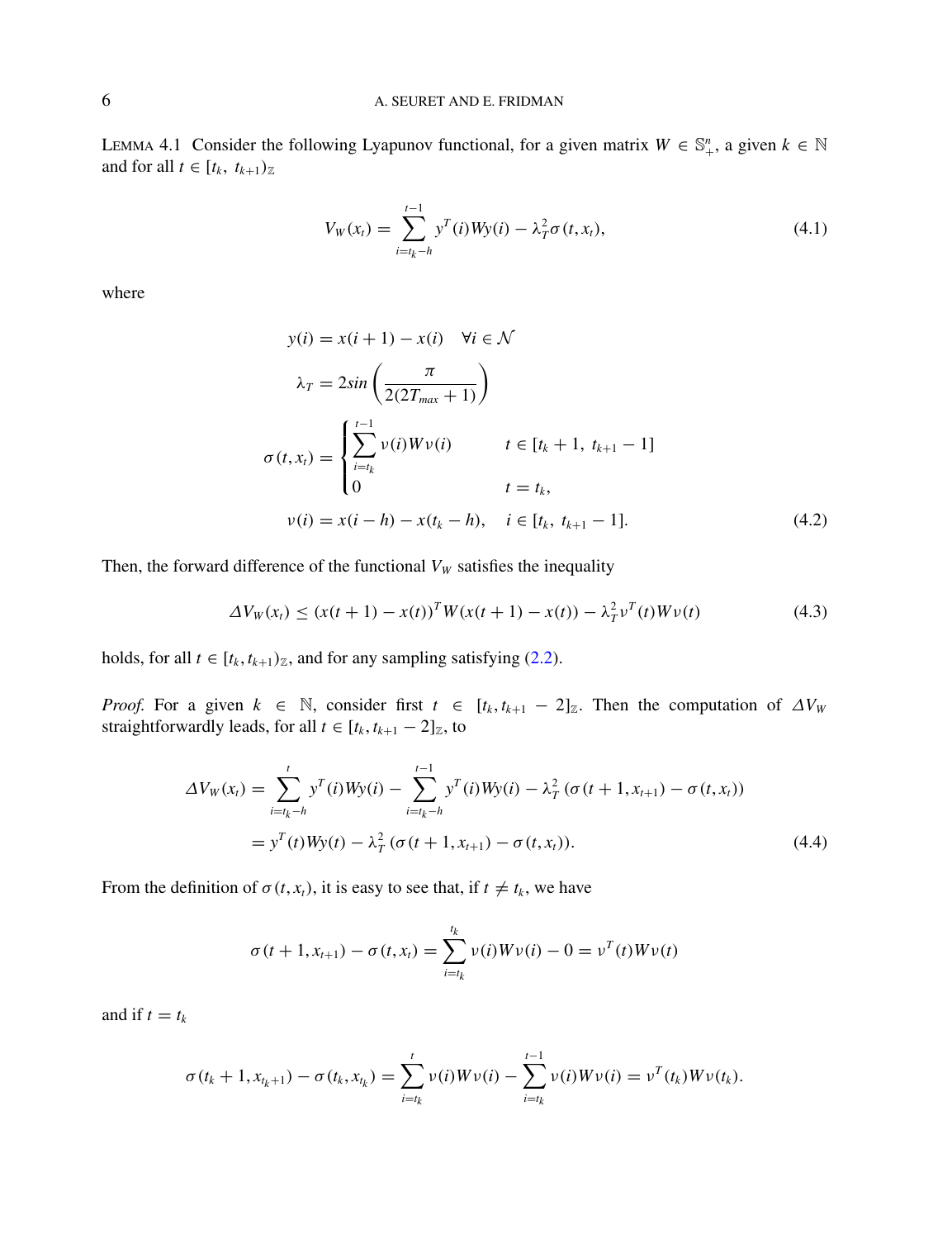<span id="page-6-0"></span>This ensures that, for all  $t \in [t_k, t_{k+1} - 2]_{\mathbb{Z}}$ , the following equality holds

$$
\Delta V_W(x_t) = (x(t+1) - x(t))^T W(x(t+1) - x(t)) - \lambda_T^2 v^T(t) W v(t).
$$
\n(4.5)

Consider now the remaining case  $t = t_{k+1} - 1$ . The computation of  $\Delta V_W$  leads to

$$
\Delta V_W(x_t) = \sum_{i=t_{k+1}-h}^{t_{k+1}-1} y^T(i)Wy(i) - \sum_{i=t_k-h}^{t_{k+1}-2} y^T(i)Wy(i) - \lambda_T^2 \left(0 - \sum_{i=t_k-h}^{t_{k+1}-h-2} v^T(i)Wv(i)\right)
$$
  
=  $y^T(t)Wy(t) - \lambda_T^2 v^T(t)Wv(t) - \psi$ ,

where

$$
\psi = \sum_{i=t_k-h}^{t_{k+1}-h-1} y^T(i)Wy(i) - \lambda_T^2 \sum_{i=t_k-h}^{t_{k+1}-h-1} v^T(i)Wv(i).
$$

By noting that

$$
\nu(t_k) = 0, \quad \forall k \in \mathbb{N}
$$
  

$$
\nu(i+1) - \nu(i) = y(i) \quad \forall i \in [t_k, t_{k+1})_{\mathbb{Z}},
$$
  

$$
t_{k+1} - t_k \leq T_{max} \quad \forall k \in \mathbb{N},
$$

the assumptions of the Wirtinger inequality in Corollary [3.1](#page-3-0) are satisfied, which guarantees that  $\psi \geq 0$ . It thus holds that, for  $t = t_{k+1} - 1$ 

$$
\Delta V_W(x_t) \le (x(t+1) - x(t))^T W(x(t+1) - x(t)) - \lambda_T^2 v^T(t) W v(t).
$$
\n(4.6)

Then, combining  $(4.4)$  and  $(4.6)$  proves the result.  $\Box$ 

Note that inequality (4.6) is actually an equality when  $t \neq t_{k+1} - 1$  and is an inequality only when  $t = t_{k+1} - 1$ . The computation of this inequality only relies on the computation of the forward increment of functional  $V_W$  and the use of the Wirtinger inequality.

The objective in the remainder of this article is to include this functional in the stability analysis of discrete sampled-data systems. Next, we will propose two stability theorems which rely on the use of the Jensen inequality and on Lemma [3.3.](#page-4-0)

## 4.2. *Jensen-based theorem*

The following theorem holds

THEOREM 4.1 For given *h* and  $T_{max}$  in N, assume that there exist  $n \times n$  matrices  $P$ ,  $Q$ ,  $Z$  and  $W \in \mathbb{S}_+^n$ such that the LMI condition

$$
\Pi(T_{max}, h) < 0 \tag{4.7}
$$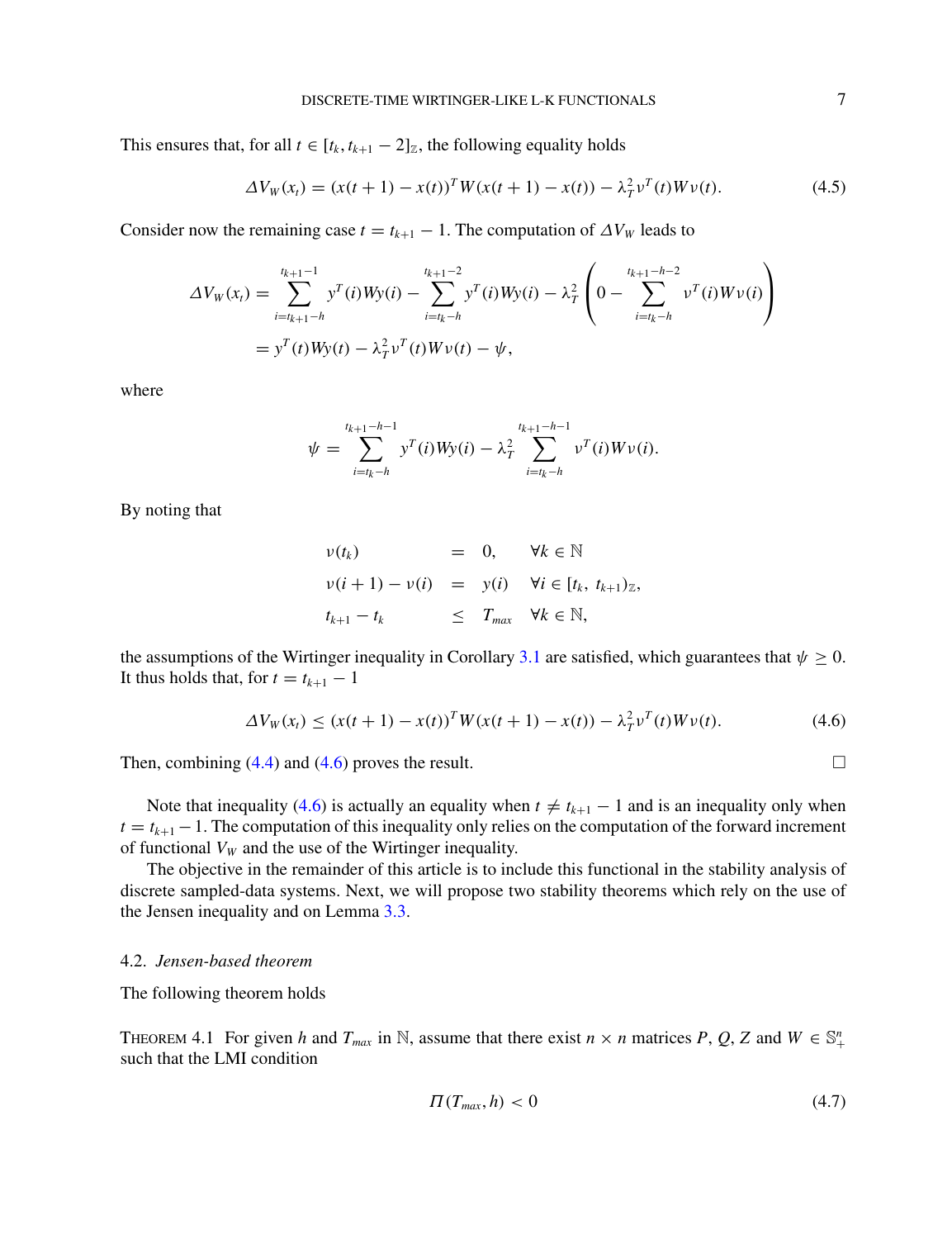holds where

$$
\Pi(T_{max}, h) = \begin{bmatrix} Q & 0 & 0 \\ * & -Q & 0 \\ * & * & -\lambda_T^2 W \end{bmatrix} + M_1^T P M_1 - M_2^T P M_2 + M_0^T (W + h^2 Z) M_0 - M_3^T Z M_3,
$$
  
\n
$$
M_0 = \begin{bmatrix} A - I & A_d & -A_d \end{bmatrix}, \quad M_1 = \begin{bmatrix} A & A_d & -A_d \end{bmatrix},
$$
  
\n
$$
M_2 = \begin{bmatrix} I & 0 & 0 \end{bmatrix}, \quad M_3 = \begin{bmatrix} I & -I & 0 \end{bmatrix},
$$
  
\n
$$
\lambda_T = 2 \sin \left( \frac{\pi}{2(2T_{max} + 1)} \right).
$$
\n(4.8)

Then system [\(2.4\)](#page-2-0) is asymptotically stable for the constant delay *h* and any aperiodic sampling satisfying  $(2.2)$ .

*Proof.* Consider the functional

$$
V(x_t) = V_1(x_t) + V_W(x_t)
$$

where the functional  $V_W$  have been defined previously. The fucntional  $V_1$  is built to assess stability of the delayed term  $A_1x(t-h)$  which appears in equation [\(2.4\)](#page-2-0). Indeed a classical functional for discrete-time delay system is given by

$$
V_1(x_t) = x^T(t)Px(t) + \sum_{i=t-h}^{t-1} x^T(i)Qx(i) + h \sum_{i=-h+1}^{0} \sum_{j=t+i-1}^{t-1} y^T(j)Zy(j),
$$
\n(4.9)

where  $y(i) = x(i + 1) - x(i)$ . Define the increment of the Lyapunov–Krasovskii functional as follows  $\Delta V(x_t) = V(x_{t+1}) - V(x_t)$ . From Lemma [4.1,](#page-5-0) we show that

$$
\Delta V(x_t) = x^T(t+1)Px(t+1) - x^T(t)Px(t) + x^T(t)Qx(t) - x^T(t-h)Qx(t-h) \n+ h^2(x(t+1) - x(t))^T Z(x(t+1) - x(t)) + (x(t+1) - x(t))^T W(x(t+1) - x(t)) \n- \lambda_T^2 v^T(t)Wv(t) - h \sum_{j=t-h}^{t-1} y^T(j)Zy(j).
$$

Applying Jensen's inequality to the summation term ensures that

$$
\Delta V(x_t) \le x^T (t+1) P x(t+1) - x^T (t) P x(t) + x^T (t) Q x(t) - x^T (t-h) Q x(t-h) + h^2 (x(t+1) - x(t))^T Z (x(t+1) - x(t)) - (x(t) - x(t-h))^T Z (x(t) - x(t-h)) + (x(t+1) - x(t))^T W (x(t+1) - x(t)) - \lambda_T^2 v^T (t) W v(t).
$$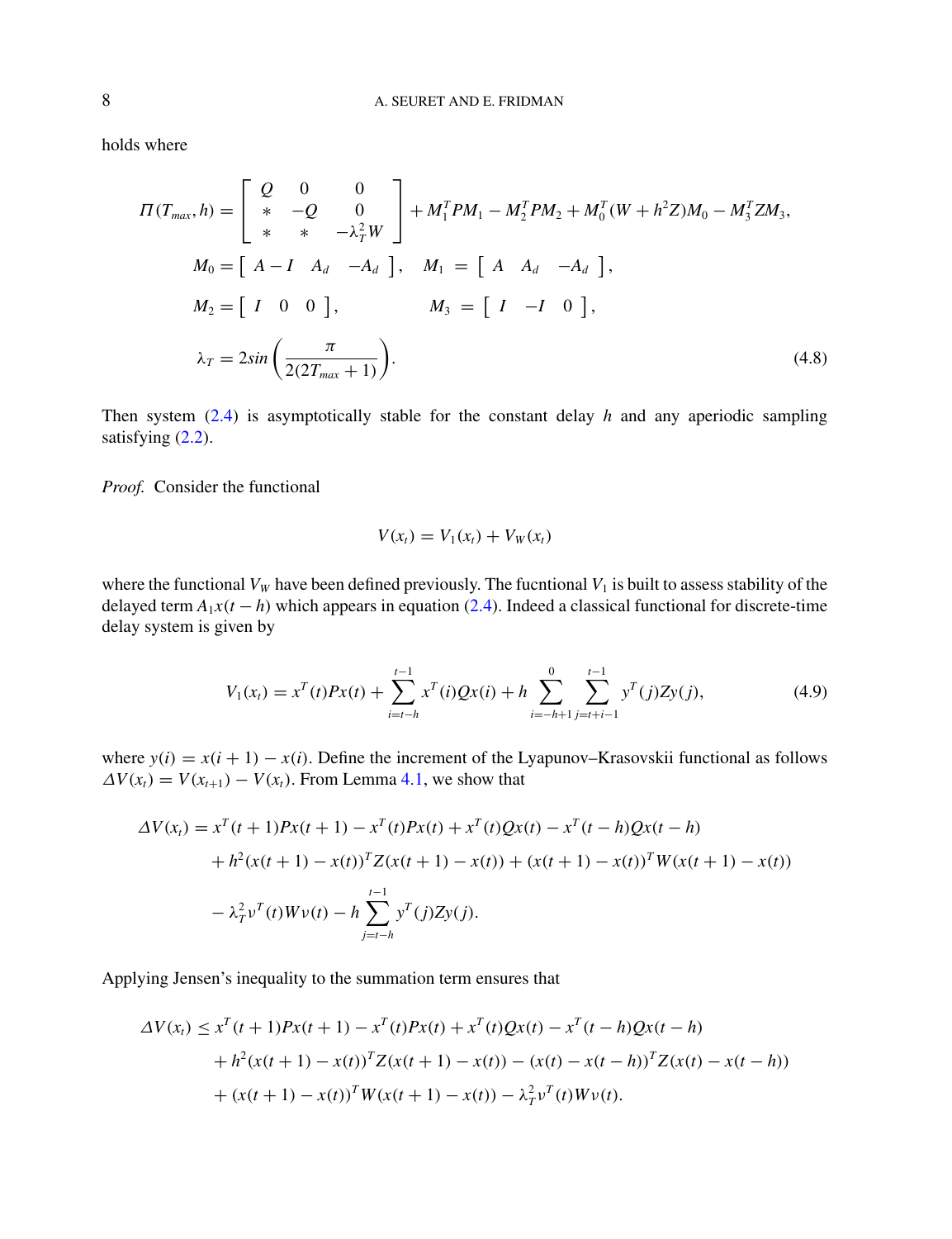<span id="page-8-0"></span>It follows from the previous calculations that

$$
\Delta V(x_t) \leq \left[ \begin{array}{c} x(t) \\ x(t-h) \\ v(t) \end{array} \right]^T \Pi(T_{max}, h) \left[ \begin{array}{c} x(t) \\ x(t-h) \\ v(t) \end{array} \right].
$$

Then asymptotic stability results from the condition  $\Pi(T, h) < 0$ , which concludes the proof.  $\Box$ 

## 4.3. *Improved stability Theorem*

As it was noticed in [Seuret](#page-15-0) *et al.* [\(2015\)](#page-15-0), the conservatism induces by the Jensen inequality can be notably reduced by considering the refined summation inequality provided in Lemma [3.3.](#page-4-0) The resulting analysis leads to the following theorem.

THEOREM 4.2 For given *h* and  $T_{max}$  in N, assume that there exist a  $2n \times 2n$  matrix  $P > 0$  and  $n \times n$ matrices  $Q > 0$ ,  $Z > 0$  and  $W > 0$  such that the LMI condition

$$
\Phi(T_{\text{max}}, h) < 0 \tag{4.10}
$$

holds where

$$
\Phi(T_{max}, h) = \begin{bmatrix} Q & 0 & 0 & 0 \\ 0 & -Q & 0 & 0 \\ 0 & 0 & 0 & 0 \\ 0 & 0 & 0 & -\lambda_T^2 W \end{bmatrix} + N_1^T P N_1 - N_2^T P N_2 + N_0^T (W + h^2 Z) N_0 - N_3^T \tilde{Z} N_3
$$
  
\n
$$
N_0 = \begin{bmatrix} A & A_d & 0 & -A_d \\ 0 & -I & (h+1)I & 0 \end{bmatrix}
$$
  
\n
$$
N_2 = \begin{bmatrix} I & 0 & 0 & 0 \\ -I & 0 & (h+1)I & 0 \end{bmatrix}
$$
  
\n
$$
N_3 = \begin{bmatrix} I & -I & 0 & 0 \\ I & I & -2I & 0 \end{bmatrix}
$$
  
\n
$$
\tilde{Z} = \begin{bmatrix} Z & 0 \\ 0 & 3\frac{h+1}{h-1}Z \end{bmatrix}
$$
  
\n
$$
\lambda_T = 2\sin\left(\frac{\pi}{2(2T_{max} + 1)}\right).
$$
 (4.11)

Then system [\(2.4\)](#page-2-0) is asymptotically stable for the constant delay *h* and any aperiodic sampling satisfying  $(2.2)$ .

*Proof.* Consider the functional

$$
V(x_t) = V_2(x_t) + V_W(x_t),
$$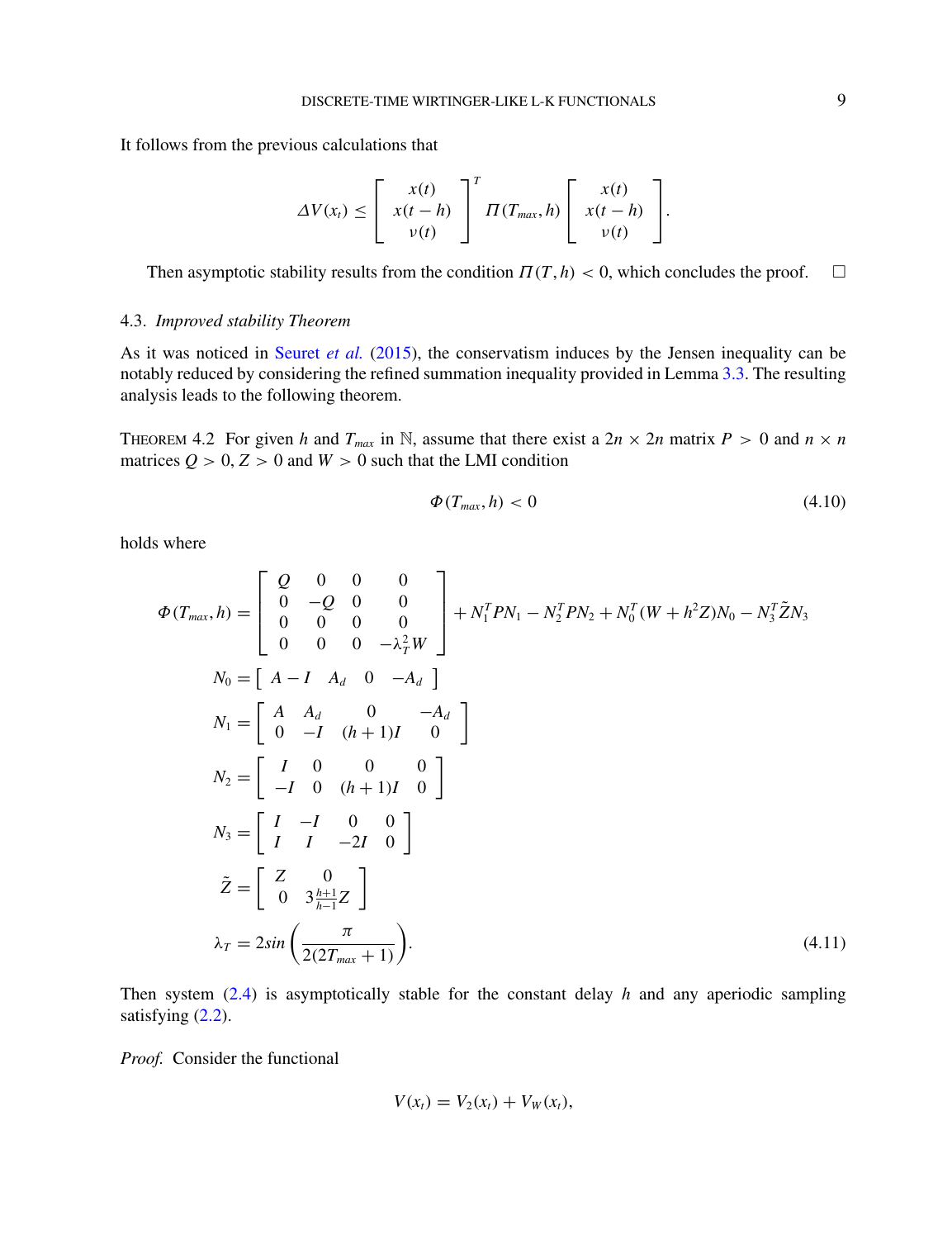where we use the same definition for the functional  $V_W$  as in Theorem [4.1.](#page-6-0) In order to fully take advantages of the summation inequality provided in Lemma  $3.3$ , we select the following functional  $V_2$  given by

$$
V_2(x_t) = \left[ \sum_{i=t-h}^{x(t)} x(i) \right]^T P \left[ \sum_{i=t-h}^{t-1} x(i) \right] + \sum_{i=t-h}^{t-1} x^T(i) Qx(i)
$$
  
+  $h \sum_{i=-h+1}^{0} \sum_{j=t+1}^{t-1} y^T(j) Zy(j),$  (4.12)

where  $y(i) = x(i+1) - x(i)$ [.](#page-15-0) [This](#page-15-0) [functional](#page-15-0) [has](#page-15-0) [been](#page-15-0) [build](#page-15-0) [according](#page-15-0) [to](#page-15-0) [the](#page-15-0) [method](#page-15-0) [provided](#page-15-0) [in](#page-15-0) Seuret *et al.* [\(2015\)](#page-15-0). The forward difference of the Lyapunov–Krasovskii functional yields

$$
\Delta V(x_t) = \left[ \sum_{i=t-h+1}^{x(t+1)} x(i) \right]^T P \left[ \sum_{i=t-h+1}^{x(t+1)} x(i) \right] - \left[ \sum_{i=t-h}^{x(t)} x(i) \right]^T P \left[ \sum_{i=t-h}^{t-1} x(i) \right] + x^T(t)Qx(t) - x^T(t-h)Qx(t-h) + h^2(x(t+1) - x(t))^T Z(x(t+1) - x(t))
$$

$$
- h \sum_{j=t-h}^{t-1} y^T(j)Zy(j).
$$

Define the  $\xi(t) = \frac{1}{h+1} \sum_{i=t-h}^{t} x(i)$  and applying the summation provided in Lemma [3.3](#page-4-0) to the last term ensures that

$$
\Delta V(x_t) \leq \left[ \begin{array}{c} x(t+1) \\ (h+1)\xi(t) - x(t-h) \end{array} \right]^T P \left[ \begin{array}{c} x(t+1) \\ (h+1)\xi(t) - x(t) \end{array} \right]
$$
  

$$
- \left[ \begin{array}{c} x(t) \\ (h+1)\xi(t) - x(t) \end{array} \right]^T P \left[ \begin{array}{c} x(t) \\ (h+1)\xi(t) - x(t) \end{array} \right]
$$
  

$$
+ h^2 (x(t+1) - x(t))^T Z (x(t+1) - x(t)) - (x(t) - x(t-h))^T Z (x(t) - x(t-h))
$$
  

$$
- 3 \left( \frac{h+1}{h-1} \right) (x(t) + x(t-h) - 2\xi(t))^T Z (x(t) + x(t-h) - 2\xi(t)).
$$

It follows from the previous calculations that

$$
\Delta V(x_t) \leq \left[\begin{array}{c} x(t) \\ x(t-h) \\ \xi(t) \\ v(t) \end{array}\right]^T \Phi(T_{max}, h) \left[\begin{array}{c} x(t) \\ x(t-h) \\ \xi(t) \\ v(t) \end{array}\right].
$$

Then asymptotic stability results from the condition  $\Phi(T_{max}, h) < 0$ , which concludes the proof.  $\Box$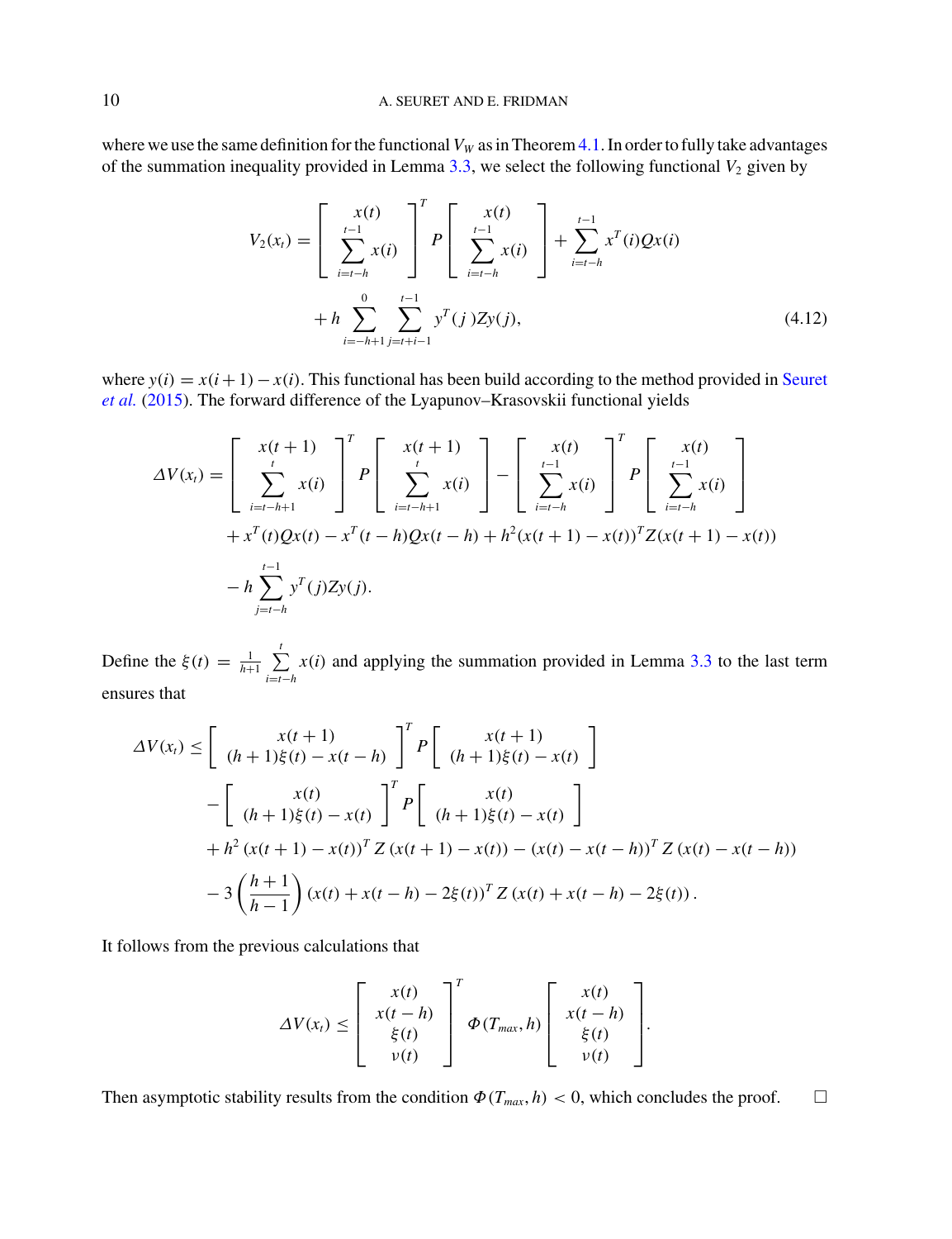<span id="page-10-0"></span>Remark 4.1 In the previous developments, we only focussed on the case of discrete-time delay systems with a single delay and a single sampling. However, the methodology can be extended to the case of multiple delays and multiple sampling by introducing additional functional terms. For the sake of consistency, this problem is not addressed in this article.

## 4.4. *Comparison with approaches from the literature*

In this article, we consider functionals of the form

$$
V(x_t) = V_1(x_t) + V_W(x_t),
$$

where the functional  $V_1$  (or  $V_2$ ) aims at assessing the stability of system [\(2.1\)](#page-1-0) without sampling and where the functional  $V_W(x_t)$  aims at ensuring the robustness with respect to the sampling. In [Seuret](#page-15-0) *et al.* [\(2015\)](#page-15-0), the functional can also be split into two parts where the first one is again the same  $V_1$  (or  $V_2$ ) but the s[econd](#page-15-0) [part](#page-15-0) [is](#page-15-0) [related](#page-15-0) [to](#page-15-0) [the](#page-15-0) [time-varying](#page-15-0) [delay](#page-15-0) [case.](#page-15-0) [Therefore](#page-15-0) [the](#page-15-0) [conditions](#page-15-0) [provided](#page-15-0) [in](#page-15-0) Seuret *et al.* [\(2015](#page-15-0)) only address the stability of the system driven by

$$
x(t+1) = Ax(t) + A_d x(t - h(k)),
$$

where the delay  $h(k)$  can take any values between h and  $h+T$ , without respecting the constraint imposed in this article on the sawtooth form of the delay. Therefore, the conditions provided in this article and the one provided in [Seuret](#page-15-0) *et al.* [\(2015](#page-15-0)) does not treat the same problem. However, it is correct to say that the conditions of [Seuret](#page-15-0) *et al.* [\(2015](#page-15-0)) guarantee stability of the sampled-data system  $(2.1)$  but also to a larger class of delay systems.

The idea of this article is to propose a dedicated construction of the functional to cope with the stability analysis of sampled and delayed closed-loop system driven by  $(2.1)$ .

#### 4.5. *Example 1*

Consider the continuous time sampled-data system linear driven for all  $\mathbf{t} \in [kT_0, (k+1)T_0)_\mathbb{Z}$  by

$$
\dot{x}(\mathbf{t}) = A_c x(\mathbf{t}) + B_{cd} K x((k - h)T_0),
$$
\n(4.13)

where **t** represents the continuous time and where

$$
A_c = \begin{bmatrix} 0 & 1 \\ 0 & -0.1 \end{bmatrix}, B_{cd} = \begin{bmatrix} 0 & 0 \\ -0.375 & -1.15 \end{bmatrix}, \quad K = \begin{bmatrix} -0.375 & -1.15 \end{bmatrix}
$$

and  $T_0$  is the discretization period,  $h$  is the delay and  $k$  is a positive integer. The associated discretized system is given by discrete-time systems with delay given in [\(2.4\)](#page-2-0) with the matrices

$$
A = e^{A_c T_0}, \quad A_d = \int_0^{T_0} e^{A_c (T_0 - s)} ds B_{cd} K.
$$

The stability conditions provided in this article and from the literature are tested on this system for several values of the discretization period  $T_0 = 0.1$  and  $T_0 = 0.01$ . The results and a comparison with existing results from the literature are presented in Tables [2](#page-11-0) and [3.](#page-11-0)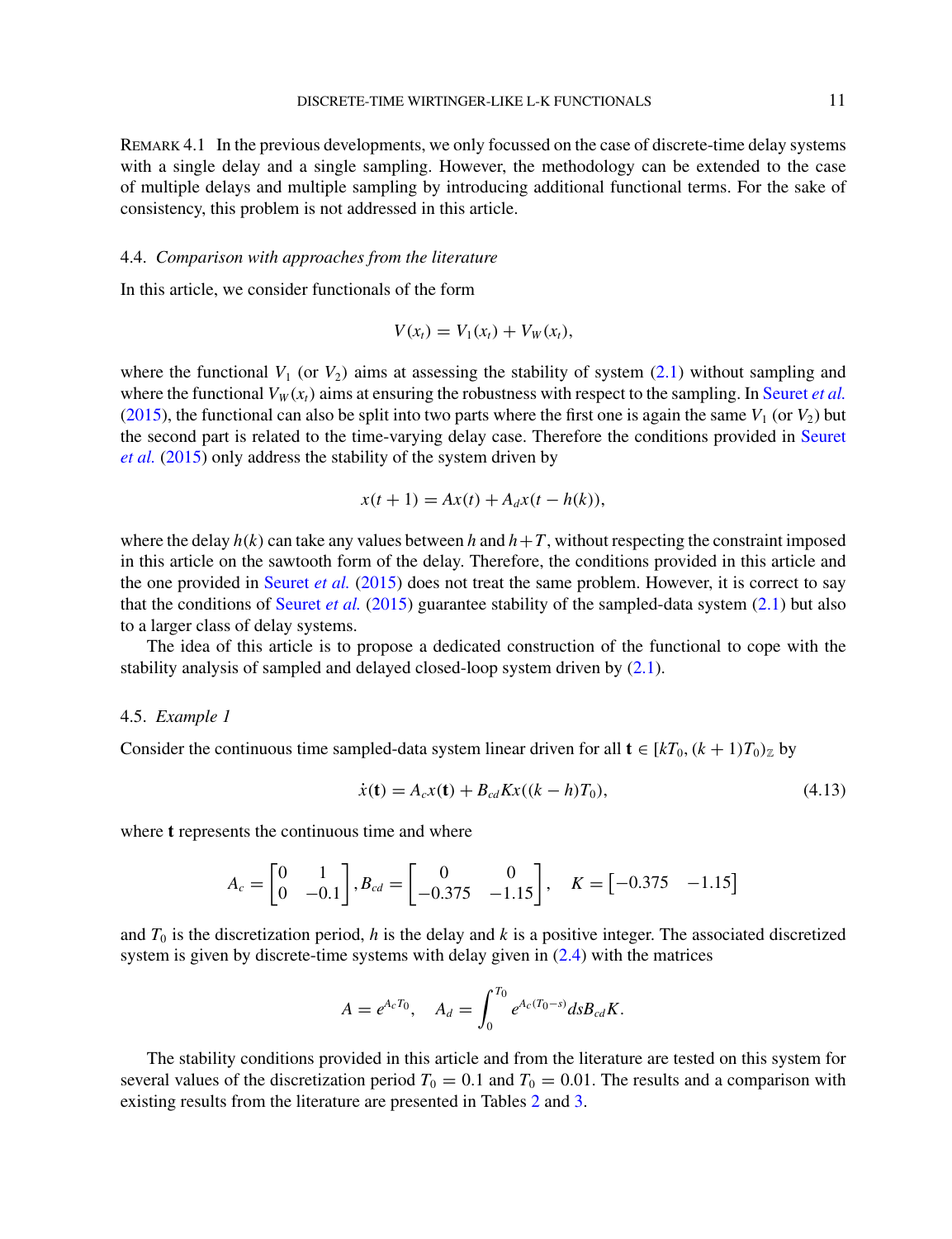<span id="page-11-0"></span>Table 1 *Complexity of the LMI conditions tested in the example*

| <b>Theorems</b>      | Complexity                  |
|----------------------|-----------------------------|
| Liu & Zhang (2012)   | $(3.5n^2 + 2.5n) \times 4n$ |
| Seuret et al. (2015) | $(10n^2 + 3.5n) \times 12n$ |
| Theorem 4.1          | $(2n^2 + 2n) \times 3n$     |
| Theorem 4.2          | $(3.5n^2 + 2.5n) \times 4n$ |

Table 2 *Results derived from various theorems showing the maximal admissible constant delay h for several values of the sampling period for system with*  $T_0 = 0.1$ 

| $T_{max}$                                |  |  |  |  |                   | 1 2 3 4 5 6 7 8 9 10 11 |  |
|------------------------------------------|--|--|--|--|-------------------|-------------------------|--|
| Liu & Zhang $(2012)$ 9 8 7 6 5 4 3 2 1 - |  |  |  |  |                   |                         |  |
| Seuret et al. (2015) 9 8 7 6 5 4 3 2 1 - |  |  |  |  |                   |                         |  |
| Theorem 4.1                              |  |  |  |  |                   | 9 8 7 6 5 4 4 3 2 1     |  |
| Theorem 4.2                              |  |  |  |  | 9 8 7 6 6 5 4 3 2 |                         |  |

Table 3 *Results derived from various theorems showing the maximal admissible constant delay h for several values of the sampling period for system with*  $T_0 = 0.01$ 

| $T_{max}$                               |     |                    |  | 10 25 50 75 100 125 133 |  |
|-----------------------------------------|-----|--------------------|--|-------------------------|--|
| Liu & Zhang $(2012)$ 101 96 81 56 31 4  |     |                    |  |                         |  |
| Seuret et al. (2015) 109 103 86 58 33 7 |     |                    |  |                         |  |
| Theorem 4.1                             |     | 102 98 85 65 45 25 |  |                         |  |
| Theorem 4.2                             | 110 | 106 91 69 47       |  | 26.                     |  |

The stability conditions from [Liu & Zhang](#page-15-0) [\(2012](#page-15-0)) and [Seuret](#page-15-0) *et al.* [\(2015\)](#page-15-0) address the problem of stability analysis of discrete-time systems subject to an unknown time-varying delay but which belongs to the interval  $[h, h+T]$ . To the best of our knowledge, these results are the most efficient conditions for the stability analysis of discrete systems with interval time-varying delays The sawtooth delay addressed in this article is only a particular case of this more general class of time-varying delays.

Table 1 compares the complexity of Theorem [4.1](#page-6-0) and [4.2](#page-8-0) to theorems taken from [Liu & Zhang](#page-15-0) [\(2012\)](#page-15-0) and [Seuret](#page-15-0) *et al.* [\(2015\)](#page-15-0). Tables 2 and 3 show that our theorems essentially reduce the complexity of the conditions provided in [Liu & Zhang](#page-15-0) [\(2012](#page-15-0)) and [Seuret](#page-15-0) *et al.* [\(2015](#page-15-0)) leading to less conservative results.

Finally, Fig. [1](#page-12-0) depicts the solutions of system [\(4.13\)](#page-10-0) taken with a sampling period of the continuous time systems  $T_0 = 0.1$  and the input delay  $h = 6$ . From Table 2, the maximal length between two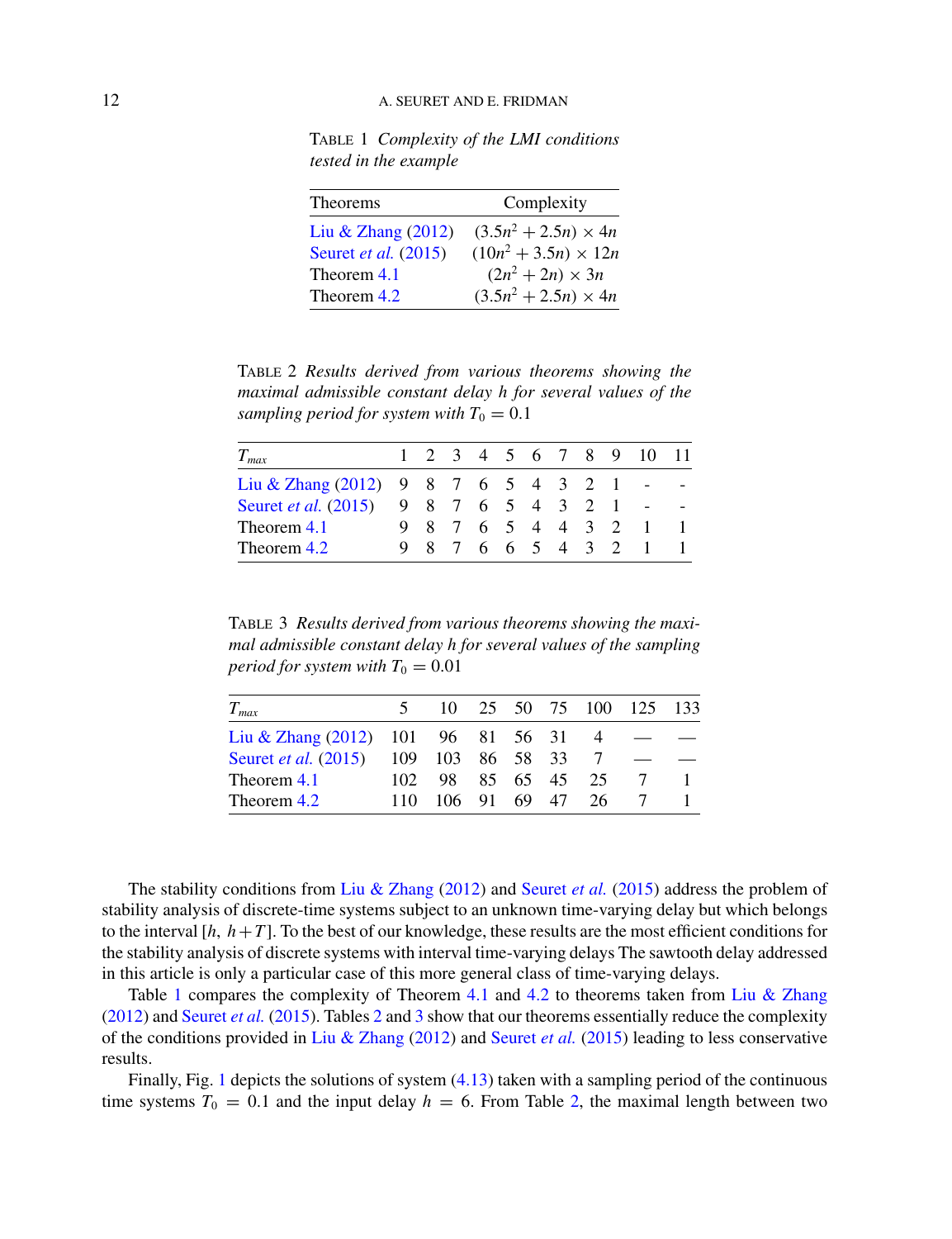<span id="page-12-0"></span>

Fig. 1. Example 1. Simulation results representing the state x (top), the timer  $\tau = t - t_k$  (middle), and the control inputs  $u = Kx(t_k - h)$  (bottom), of System [\(4.13\)](#page-10-0) with  $T_0 = 0.1$  with  $h = 5$ ,  $T_{max} = 6$  and aperiodic (a) and periodic (b) samplings.

successive control update $t_{k+1} - t_k$  is upper bounded by 6. Figure 1 shows two simulations of a periodic and an aperiodic implementation of the control input  $u = Kx(t_k-h)$  where it can be seen that the solutions of the systems remain stable in both cases. It is also worth noting that the system remains stable with the periodic implementation up to  $T = 12$ , which means that the stability conditions resulting from the functional term related to the Wirtinger inequality are still conservative even if they already improve the condition issued from the time-varying delay case, which, again, allows assessing stability of the system with a larger class of delay functions than sawtooth delays.

## **5. Model reduction and predictor control**

## 5.1. *Definitions*

Consider the linear discrete-time system driven by

$$
\begin{cases} x(t+1) = Ax(t) + Bu(t_k - h) & \forall t \in [t_k, t_{k+1}) \cap \mathbb{N} \\ x(\theta) = x_0(\theta) & \forall \theta \in [-h, 0], \end{cases}
$$
\n(5.1)

where  $x(t) \in \mathbb{R}^n$  is the state vector,  $x_0$  is the initial condition and  $A, A_d \in \mathbb{R}^{n \times n}$  are constant matrices. with the initial condition  $x_0$ . The prediction-based approach consists in considering the following control law

$$
u(t) = K\bar{x}(t+h)
$$
  

$$
\bar{x}(t+h) = A^{h}x(t) + \sum_{i=0}^{h-1} A^{h-i-1}Bu(t-h+i).
$$
 (5.2)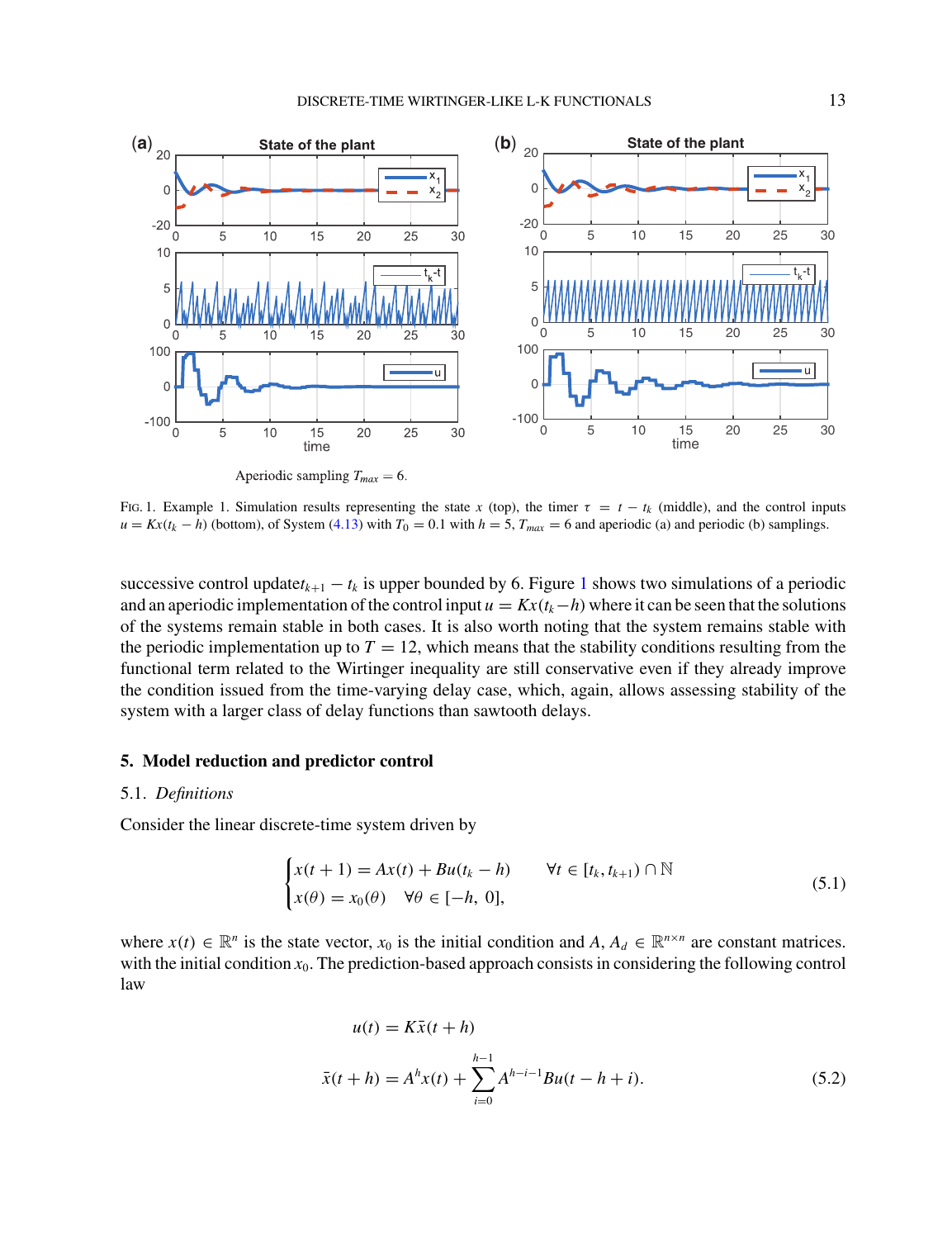<span id="page-13-0"></span>In this formulation, the vector  $\bar{x}$  is the *h*−step ahead state prediction.

LEMMA 5.1 The closed-looped system  $(5.1)$  with the control scheme  $(5.2)$  can be expressed as

$$
z(t+1) = (A + BK)z(t) - A^{h}BK[z(t-h) - z(t_{k} - h)].
$$
\n(5.3)

*Proof.* Define the new state  $z(t) = \bar{x}(t + h)$ , where  $\bar{x}$  is given in [\(5.2\)](#page-12-0). It holds

$$
z(t+1) = A^{h}(Ax(t) + Bu(t_{k} - h)) + \sum_{i=0}^{h-1} A^{h-i-1}Bu(t+1-h+i)
$$
  
=  $A^{h}(Ax(t) + Bu(t_{k} - h)) + A \sum_{i=0}^{h-1} A^{h-i-1}Bu(t-h+i) + Bu(t) - A^{h}Bu(t-h)$   
=  $A[A^{h}x(t) + \sum_{i=0}^{h-1} A^{h-i-1}Bu(t-h+i)] + Bu(t) + A^{h}Bu(t_{k} - h)) - A^{h}Bu(t-h)$   
=  $Az(t) + Bu(t) + A^{h}B[u(t_{k} - h)) - u(t - h)].$ 

Finally, reinjecting the definition of  $u = Kz$  in the previous equation leads to the result.  $\Box$ 

## 5.2. *Stability conditions*

The following theorem holds

THEOREM 5.1 For a given controller gain *K* and a given delay *h*, assume that there exists two  $n \times n$ matrices  $P > 0$  and  $W > 0$  such that the LMI condition

$$
\begin{bmatrix}\n-P & 0 & (A+BK-I)^T W & (A+BK)^T P \\
* & -\lambda_T^2 W & -(A^h B K)^T W & -(A^h B K)^T P \\
* & * & -W & 0 \\
* & * & * & -P\n\end{bmatrix} < 0
$$
\n(5.4)

holds where  $\lambda_T = 2\sin\left(\frac{\pi}{2(2T+1)}\right)$ .

*Proof.* Consider the functional

$$
V_t(x_t) = x^T(t)Px(t) + V_W(x_t),
$$

where the functionals *V* and  $V_W$  have been defined previously. It follows from the previous calculations that

$$
\Delta V_t(x_t) \leq \left[ \begin{array}{c} x(t) \\ v(t) \end{array} \right]^T \Psi_2 \left[ \begin{array}{c} x(t) \\ v(t) \end{array} \right]
$$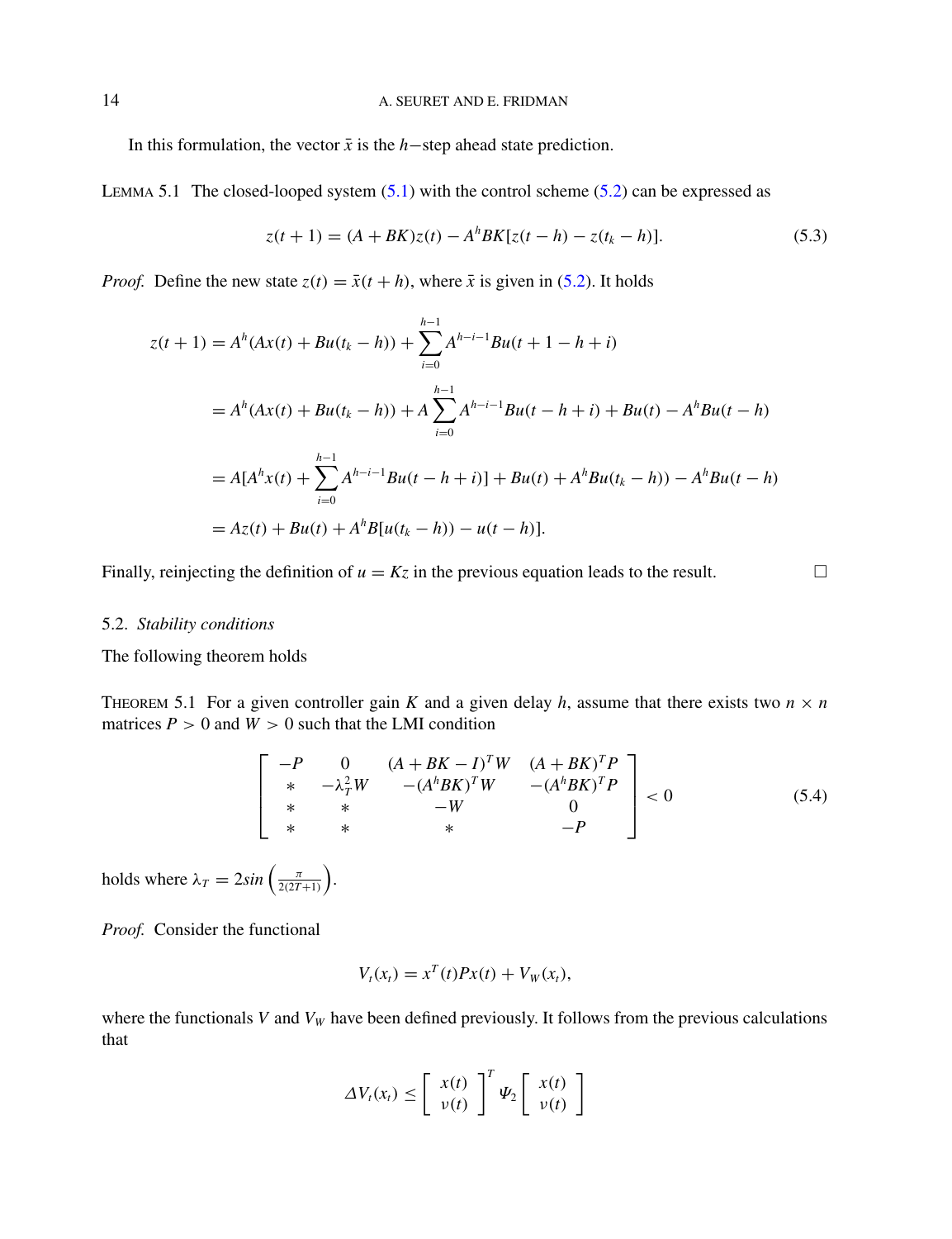Table 4 *Evolution of the maximal admissible sampling period T for several values of the input delay h*

| T                                       |  |  |  |  |  | 1 2 3 4 5 6 7 8 9 10 Number of decision variables |
|-----------------------------------------|--|--|--|--|--|---------------------------------------------------|
| Theorem 5.1 3 7 10 13 15 16 17 19 20 21 |  |  |  |  |  | $3.5n^2 + 2.5n$                                   |

where

$$
\Psi_2 = \begin{bmatrix} -P & 0 \\ * & -\lambda_T^2 W \end{bmatrix} + \begin{bmatrix} (A + BK)^T - I \\ - (A^h BK)^T \end{bmatrix} W \begin{bmatrix} (A + BK)^T - I \\ - (A^h BK)^T \end{bmatrix}^T
$$

$$
+ \begin{bmatrix} (A + BK)^T \\ - (A^h BK)^T \end{bmatrix} P \begin{bmatrix} (A + BK)^T \\ - (A^h BK)^T \end{bmatrix}^T.
$$
(5.5)

Then asymptotic stability results from the condition  $\Psi_2 < 0$ , which is equivalent to [\(5.4\)](#page-13-0) by application of the Schur complement.

## $\Box$

#### 5.3. *Example 2*

Con[sider the linear discrete-time systems with delay given in](#page-15-0) [\(2.4\)](#page-2-0) [with the matrices taken from](#page-15-0) Gao *et al.* [\(2004](#page-15-0))

$$
A = \begin{bmatrix} 0.8 & 0 \\ 0.05 & 0.9 \end{bmatrix}, A_d = \begin{bmatrix} -0.1 & 0 \\ -0.2 & -0.1 \end{bmatrix}.
$$

The results are presented in Table 4. One can see from this example that the robustness of the predictor control is reinforced for large delays. This means that the more the delay, the more the maximal allowable sampling period is obtained. A possible interpretation for such behavior is that the matrix  $A_0$  is Schur stable. Therefore the matrix  $A_0^h$  in the LMI conditions becomes smaller when the delay increases so that the contribution of  $\lambda_T$  becomes sufficiently great to ensure robustness with respect to the sampling period.

A counter part of this numerical results is that the performances of the closed loop systems may be affected. This means that increasing the delay *T* for large values of *h* would lead to power performances. In order to measure the performance degradation, one may look at  $\mathcal{L}_2$  performance criteria or exponential stability criteria with guaranteed decay rate. For the latter solution, one would need to lightly modify the Wirtinger-based functional to account for exponential stability. This can be achieved following the idea developed for the continuous-time case in Lemma 1 of [Selivanov & Fridman](#page-15-0) [\(2016](#page-15-0)).

## **6. Conclusions**

This article addresses the stability analysis of discrete time sampled-data systems. The approach developed in this article can be interpreted as the counterpart of the recent result on continuous-time systems from [Liu & Fridman](#page-15-0) [\(2012\)](#page-15-0). Two stability theorems have been provided and are tested on a simple example showing the efficiency of the method.